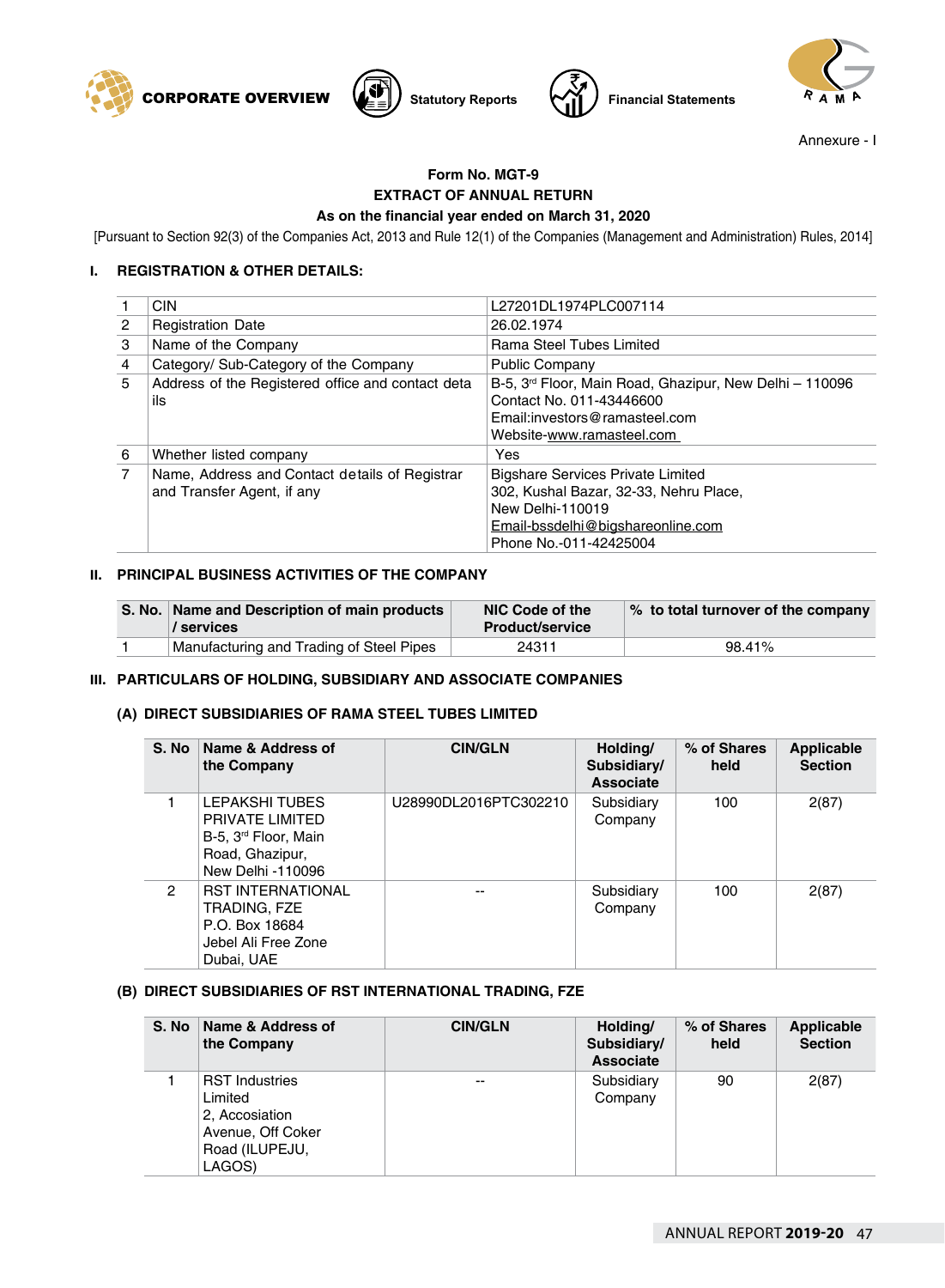# IV. **SHARE HOLDING PATTERN (Equity Share Capital Breakup as percentage of Total Equity)**

#### A) **Category-wise Share Holding**

| Category of                                                                    |             | No. of Shares held on 31-March-2019 |              |                               |                | No. of Shares held on 31-March-2020 |              |                               | $\%$               |
|--------------------------------------------------------------------------------|-------------|-------------------------------------|--------------|-------------------------------|----------------|-------------------------------------|--------------|-------------------------------|--------------------|
| <b>Shareholders</b>                                                            |             | Demat Physical                      | <b>Total</b> | $%$ of                        |                | <b>Demat Physical</b>               | <b>Total</b> | % of                          | Change             |
|                                                                                |             |                                     |              | <b>Total</b><br><b>Shares</b> |                |                                     |              | <b>Total</b><br><b>Shares</b> | during<br>the year |
| A. Promoter s                                                                  |             |                                     |              |                               |                |                                     |              |                               |                    |
| $(1)$ Indian                                                                   |             |                                     |              |                               |                |                                     |              |                               |                    |
| a) Individual/HUF                                                              | 10143000    | 0                                   | 10143000     | 60.40                         | 10290863       | 0                                   | 10290863     | 61.28                         | 0.88               |
| b) Central/state Govt                                                          | 0           | 0                                   | 0            | 0.00                          | 0              | 0                                   | 0            | 0.00                          | 0.00               |
| c) Bodies Corp.                                                                | 0           | 0                                   | 0            | 0.00                          | 0              | 0                                   | $\mathbf{0}$ | 0.00                          | 0.00               |
| d) Banks / Fl                                                                  | 0           | 0                                   | 0            | 0.00                          | 0              | 0                                   | 0            | 0.00                          | 0.00               |
| e) Any other (Specify)                                                         | 0           | 0                                   | 0            | 0.00                          | 0              | 0                                   | 0            | 0.00                          | 0.00               |
| 1 Group Companies                                                              | 0           | 0                                   | 0            | 0.00                          | 0              | 0                                   | 0            | 0.00                          | 0.00               |
| 2 Director Relatives                                                           | 0           | 0                                   | 0            | 0.00                          | 0              | 0                                   | $\mathbf{0}$ | 0.00                          | 0.00               |
| Sub-total (A) (1):-                                                            | 10143000    | 0                                   | 10143000     | 60.40                         | 10290863       | 0                                   | 10290863     | 61.28                         | 0.88               |
| (2) Foreign                                                                    |             |                                     |              |                               |                |                                     |              |                               | 0.00               |
| a) NRIs - Individuals                                                          | 0           | 0                                   | 0            | 0.00                          | 0              | 0                                   | 0            | 0.00                          | 0.00               |
| b) Other - Individuals                                                         | 0           | 0                                   | 0            | 0.00                          | 0              | 0                                   | 0            | 0.00                          | 0.00               |
| c) Bodies Corp.                                                                | 0           | 0                                   | 0            | 0.00                          | 0              | 0                                   | 0            | 0.00                          | 0.00               |
| d) Banks / Fl                                                                  | 0           | 0                                   | 0            | 0.00                          | 0              | 0                                   | $\mathbf{0}$ | 0.00                          | 0.00               |
| e) Any Other                                                                   | $\mathbf 0$ | 0                                   | 0            | 0.00                          | 0              | 0                                   | 0            | 0.00                          | 0.00               |
| Sub -total (A) (2):-                                                           | $\mathbf 0$ | 0                                   | 0            | 0.00                          | $\overline{0}$ | 0                                   | $\mathbf{0}$ | 0.00                          | 0.00               |
| <b>Total shareholding</b><br>of Promoter $(A)$ =<br>$(A)(1)+(A)(2)$            | 10143000    | 0                                   | 10143000     | 60.40                         | 10290863       | 0                                   | 10290863     | 61.28                         | 0.88               |
| <b>B.</b> Public                                                               |             |                                     |              |                               |                |                                     |              |                               |                    |
| Shareholding                                                                   |             |                                     |              |                               |                |                                     |              |                               |                    |
| 1. Institutions                                                                |             |                                     |              |                               |                |                                     |              |                               |                    |
| a) Mutual Funds                                                                | $\mathbf 0$ | 0                                   | 0            | 0.00                          | 0              | 0                                   | $\mathbf 0$  | 0.00                          | 0.00               |
| b) Banks / Fl                                                                  | 65          | 0                                   | 65           | 0.00                          | 0              | 0                                   | 0            | 0.00                          | $-0.00$            |
| c) Central Govt                                                                | 0           | 0                                   | 0            | 0.00                          | 0              | 0                                   | 0            | 0.00                          | 0.00               |
| d) State Govt(s)                                                               | 0           | 0                                   | 0            | 0.00                          | 0              | 0                                   | 0            | 0.00                          | 0.00               |
| e) Venture Capital<br>Funds                                                    | 0           | 0                                   | 0            | 0.00                          | 0              | $\mathbf{0}$                        | 0            | 0.00                          | 0.00               |
| f) Insurance<br>Companies                                                      | $\mathbf 0$ | 0                                   | 0            | 0.00                          | 0              | $\mathbf{0}$                        | 0            | 0.00                          | 0.00               |
| g) Flls                                                                        | $\pmb{0}$   | 0                                   | 0            | 0.00                          | 0              | 0                                   | 0            | 0.00                          | 0.00               |
| h) Foreign Venture<br>Capital Funds                                            | $\mathbf 0$ | 0                                   | 0            | 0.00                          | 0              | 0                                   | $\mathbf{0}$ | 0.00                          | 0.00               |
| i) Others (specify)<br>Foreign Portfolio<br>Investor                           | 0           | 0                                   | 0            | 0.00                          | 0              | 0                                   | 0            | 0.00                          | 0                  |
| Sub-total (B)(1):-                                                             | 65          | 0                                   | 65           | 0.00                          | 0              | 0                                   | 0            | 0.00                          | $-0.00$            |
|                                                                                |             |                                     |              |                               |                |                                     |              |                               |                    |
| 2. Non-Institutions                                                            |             |                                     |              |                               |                |                                     |              |                               |                    |
| a) Bodies Corp.                                                                | 735993      | 0                                   | 735993       | 4.38                          | 409021         | 0                                   | 409021       | 2.44                          | $-1.95$            |
| b) Individuals                                                                 |             |                                     |              |                               |                |                                     |              |                               |                    |
| i) Individual<br>shareholders holding<br>nominal share capital<br>upto ₹1 lakh | 1655313     | 45001                               | 1700314      | 10.12                         | 1658236        | 39001                               | 1697237      | 10.11                         | $-0.02$            |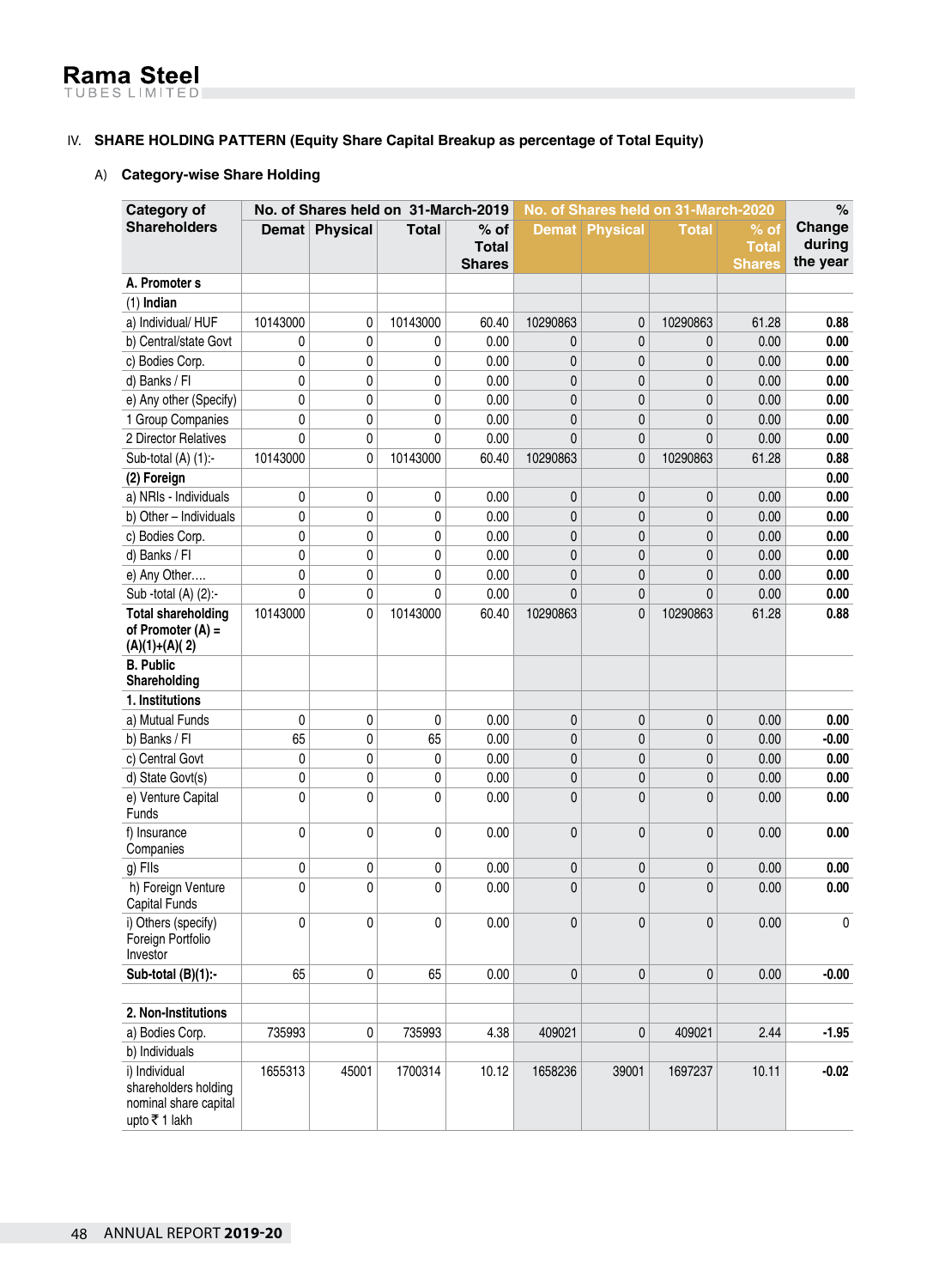







| Category of                                                                                  |          | No. of Shares held on 31-March-2019 |              |                                         | No. of Shares held on 31-March-2020 |                 |              |                                         | %                            |
|----------------------------------------------------------------------------------------------|----------|-------------------------------------|--------------|-----------------------------------------|-------------------------------------|-----------------|--------------|-----------------------------------------|------------------------------|
| <b>Shareholders</b>                                                                          |          | Demat Physical                      | <b>Total</b> | $%$ of<br><b>Total</b><br><b>Shares</b> | <b>Demat</b>                        | <b>Physical</b> | <b>Total</b> | $%$ of<br><b>Total</b><br><b>Shares</b> | Change<br>during<br>the year |
| ii) Individual<br>shareholders holding<br>nominal share capital<br>in excess of Rs 1<br>lakh | 3199047  | 0                                   | 3199047      | 19.05                                   | 3667229                             | $\mathbf{0}$    | 3667229      | 21.28                                   | 2.79                         |
| c) Others (specify)<br>Hindu Undivided<br>Family                                             | 547801   | 0                                   | 547801       | 3.26                                    | 528985                              | 0               | 528985       | 3.15                                    | $-0.11$                      |
| Trust                                                                                        | 0        | 0                                   | $\mathbf{0}$ | 0.00                                    | $\mathbf{0}$                        | $\mathbf{0}$    | $\mathbf{0}$ | 0.00                                    | 0.00                         |
| <b>Clearing Member</b>                                                                       | 382918   | 0                                   | 382918       | 2.28                                    | 95524                               | $\mathbf{0}$    | 95524        | 0.57                                    | $-1.71$                      |
| Non Resident Indians                                                                         | 4501     | 0                                   | 4501         | 0.03                                    | $\Omega$                            | $\overline{0}$  | 0            | 0.00                                    | $-0.03$                      |
| Non Resident Indians<br>(Repat)                                                              | 58186    | 0                                   | 58186        | 0.35                                    | 71455                               | $\mathbf{0}$    | 71455        | 0.43                                    | 0.08                         |
| Non Resident Indians<br>(Non Repat)                                                          | 22175    | 0                                   | 22175        | 0.13                                    | 33686                               | $\mathbf{0}$    | 33686        | 0.20                                    | 0.07                         |
| Sub-total (B)(2):-                                                                           | 6605934  | 45001                               | 6650935      | 37.60                                   | 6464136                             | 39001           | 6503137      | 38.72                                   | $-0.88$                      |
| <b>Total Public</b><br>Shareholding<br>$(B)=(B)(1)+(B)(2)$                                   | 6605999  | 45001                               | 6651000      | 39.60                                   | 6464136                             | 39001           | 6503137      | 38.72                                   | $-0.88$                      |
| C. Shares held by<br><b>Custodian for GDRs</b><br>& ADRs                                     |          |                                     |              |                                         |                                     |                 |              |                                         |                              |
| <b>Promoter and</b><br>promoter group                                                        | 0        | 0                                   | $\mathbf{0}$ | 0.00                                    | $\mathbf{0}$                        | $\mathbf{0}$    | $\mathbf{0}$ | 0.00                                    | 0.00                         |
| <b>Public</b>                                                                                | 0        | 0                                   | $\mathbf 0$  | 0.00                                    | $\mathbf{0}$                        | 0               | 0            | 0.00                                    | 0.00                         |
| Sub-total (C)                                                                                | 0        | 0                                   | $\mathbf{0}$ | 0.00                                    | $\mathbf{0}$                        | $\mathbf{0}$    | 0            | 0.00                                    | 0.00                         |
| <b>Grand Total</b><br>$(A+B+C)$                                                              | 16748999 | 45001                               | 16794000     | 100.00                                  | 16754999                            | 39001           | 16794000     | 100.00                                  | 0.00                         |

# **B) Shareholding of Promoter-**

| S.No.          | Shareholder's<br><b>Name</b> | Shareholding at the beginning of the<br>year |                                    |                                                                                       | Shareholding at the end of the year | % change<br>in share-                              |                                                                        |                               |
|----------------|------------------------------|----------------------------------------------|------------------------------------|---------------------------------------------------------------------------------------|-------------------------------------|----------------------------------------------------|------------------------------------------------------------------------|-------------------------------|
|                |                              | No. of<br><b>Shares</b>                      | <b>Shares</b><br>of the<br>company | % of total   % of Shares<br><b>Pledged</b><br>/ encum-<br>bered<br>to total<br>shares | No. of<br><b>Shares</b>             | $%$ of total<br><b>Shares</b><br>of the<br>company | % of Shares<br><b>Pledged</b><br>encum-<br>bered<br>to total<br>shares | holding<br>during the<br>year |
| 1              | Naresh Kumar<br>Bansal       | 6108000                                      | 36.37                              | 0.00                                                                                  | 6212578                             | 36.99                                              | 0.00                                                                   | 0.62                          |
| $\overline{2}$ | Kumud Bansal                 | 690000                                       | 4.11                               | 0.00                                                                                  | 692000                              | 4.12                                               | 0.00                                                                   | 0.01                          |
| 3              | Richi Bansal                 | 1443000                                      | 8.59                               | 0.00                                                                                  | 1469287                             | 8.75                                               | 0.00                                                                   | 0.16                          |
| $\overline{4}$ | Krati Bansal                 | 450000                                       | 2.68                               | 0.00                                                                                  | 450000                              | 2.68                                               | 0.00                                                                   | 0.00                          |
| 5              | Nikhil Naresh<br>Bansal      | 1341000                                      | 7.99                               | 0.00                                                                                  | 1355998                             | 8.07                                               | 0.00                                                                   | 0.08                          |
| 6              | Kanika Bansal                | 111000                                       | 0.66                               | 0.00                                                                                  | 111000                              | 0.66                                               | 0.00                                                                   | 0.00                          |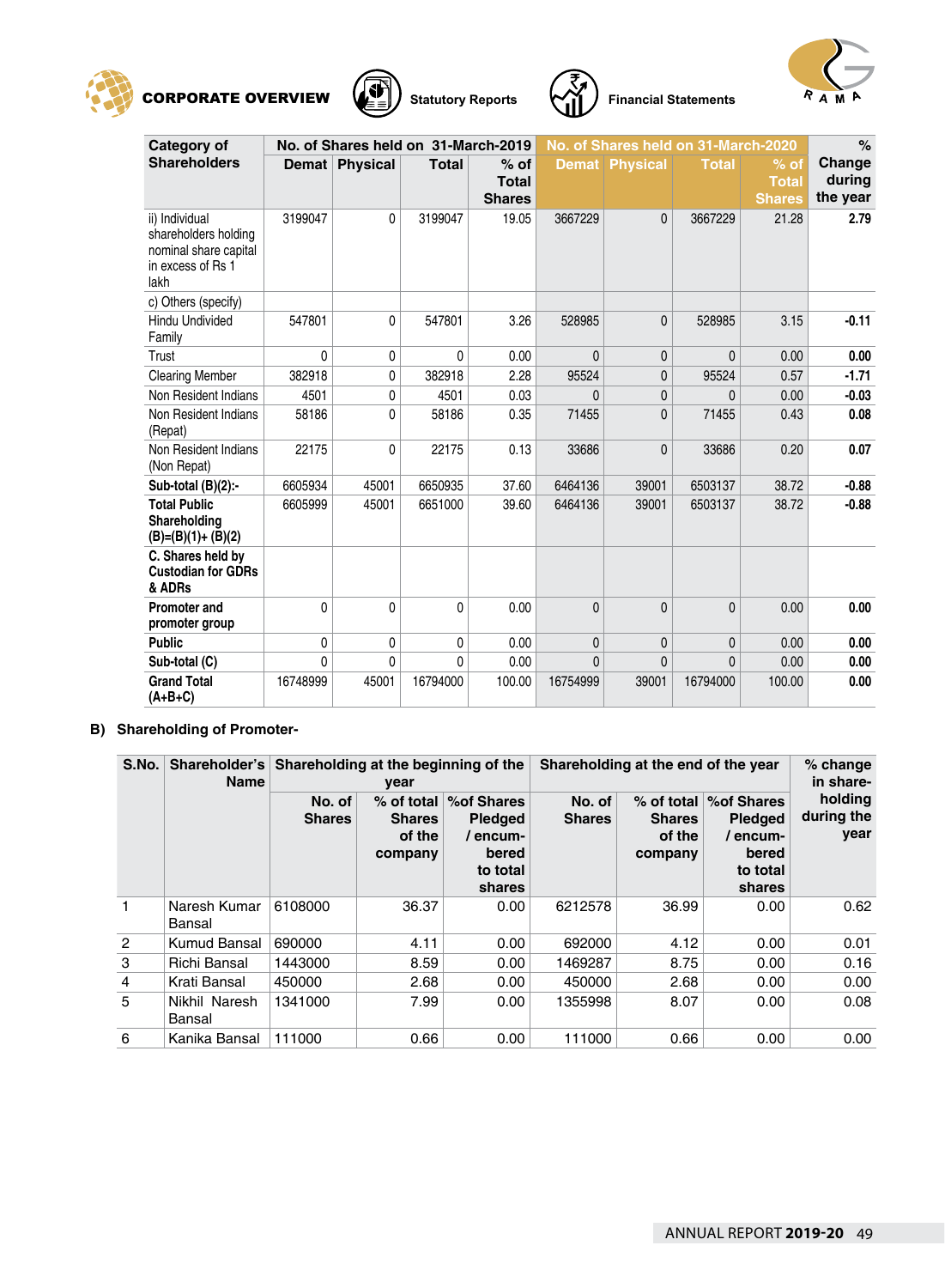# C) **Change in Promoters' Shareholding**

| S.<br>No.      | <b>Name of Shareholder</b>   | Shareholding of the<br>promoters |                                        | <b>Cumulative Shareholding</b><br>during the year |                                        |
|----------------|------------------------------|----------------------------------|----------------------------------------|---------------------------------------------------|----------------------------------------|
|                |                              | No. of shares                    | % of total<br>shares of the<br>company | No. of shares                                     | % of total<br>shares of the<br>company |
| $\mathbf 1$    | Naresh Kumar Bansal          |                                  |                                        |                                                   |                                        |
|                | At the beginning of the year | 6108000                          | 36.37                                  |                                                   |                                        |
|                | Change during the Year       | 104578                           | 0.62                                   |                                                   |                                        |
|                | At the end of the year       |                                  |                                        | 6212578                                           | 36.99                                  |
| $\mathbf{2}$   | <b>Kumud Bansal</b>          |                                  |                                        |                                                   |                                        |
|                | At the beginning of the year | 690000                           | 4.11                                   |                                                   |                                        |
|                | Change during the Year       | 2000                             | 0.01                                   |                                                   |                                        |
|                | At the end of the year       |                                  |                                        | 692000                                            | 4.12                                   |
| 3              | <b>Richi Bansal</b>          |                                  |                                        |                                                   |                                        |
|                | At the beginning of the year | 1443000                          | 8.59                                   |                                                   |                                        |
|                | Change during the Year       | 26287                            | 0.16                                   |                                                   |                                        |
|                | At the end of the year       |                                  |                                        | 1469287                                           | 8.75                                   |
| $\overline{4}$ | <b>Krati Bansal</b>          |                                  |                                        |                                                   |                                        |
|                | At the beginning of the year | 450000                           | 2.68                                   |                                                   |                                        |
|                | Change during the Year       | 0                                |                                        |                                                   |                                        |
|                | At the end of the year       |                                  |                                        | 450000                                            | 2.68                                   |
| 5              | <b>Nikhil Naresh Bansal</b>  |                                  |                                        |                                                   |                                        |
|                | At the beginning of the year | 1341000                          | 7.99                                   |                                                   |                                        |
|                | Change during the Year       | 14998                            | 0.08                                   |                                                   |                                        |
|                | At the end of the year       |                                  |                                        | 1355998                                           | 8.07                                   |
| 6              | Kanika Bansal                |                                  |                                        |                                                   |                                        |
|                | At the beginning of the year | 111000                           | 0.66                                   |                                                   |                                        |
|                | Change during the Year       | 0                                |                                        |                                                   |                                        |
|                | At the end of the year       |                                  |                                        | 111000                                            | 0.66                                   |

# **D) Shareholding Pattern of top ten Shareholders (Other than Directors and Promoters):**

| S.<br>No.       | Name of Shareholders (Top 10)<br>Shareholders)              | of the year   |                                        | Shareholding at the beginning Shareholding at the end of the<br>year |                                          |
|-----------------|-------------------------------------------------------------|---------------|----------------------------------------|----------------------------------------------------------------------|------------------------------------------|
|                 |                                                             | No. of shares | % of total<br>shares of the<br>company | No. of shares                                                        | $%$ of total<br>shares of the<br>company |
|                 | TARUN DHIR                                                  | 954821        | 5.69                                   | 1209821                                                              | 7.20                                     |
| $\overline{2}$  | <b>MADHUKAR SHETH</b>                                       | 753670        | 4.49                                   | 775995                                                               | 4.62                                     |
| 3               | PUNE E STOCK BROKING PVT LTD -<br><b>COLLATERAL ACCOUNT</b> | 399239        | 2.38                                   | ი                                                                    | 0.00                                     |
| $\overline{4}$  | RITA DHAWAN                                                 | 297602        | 1.77                                   | 297602                                                               | 1.77                                     |
| 5               | <b>VIPUL BANSAL</b>                                         | 0             | 0.00                                   | 211415                                                               | 1.26                                     |
| 6               | PRAFULCHANDRA ANANTRAI DESAI                                | 192980        | 1.15                                   | 142980                                                               | 0.85                                     |
| $\overline{7}$  | SUMIT P DESAI (HUF)                                         | 100000        | 0.60                                   | 170000                                                               | 1.01                                     |
| 8               | <b>DESAI NIRAL NEERAV</b>                                   | 141572        | 0.84                                   | 141572                                                               | 0.84                                     |
| 9               | <b>PRAMOD KUMAR RAJPUT</b>                                  | 0             | 0.00                                   | 106000                                                               | 0.63                                     |
| 10              | KAMAL VISARIA                                               | 100000        | 0.60                                   | 100000                                                               | 0.60                                     |
| 11              | JYOTIVARDHAN JAIPURIA                                       | 90623         | 0.54                                   | 90622                                                                | 0.54                                     |
| 12 <sup>2</sup> | <b>INKAM FINVEST PVT LTD</b>                                | 85300         | 0.51                                   | 87915                                                                | 0.52                                     |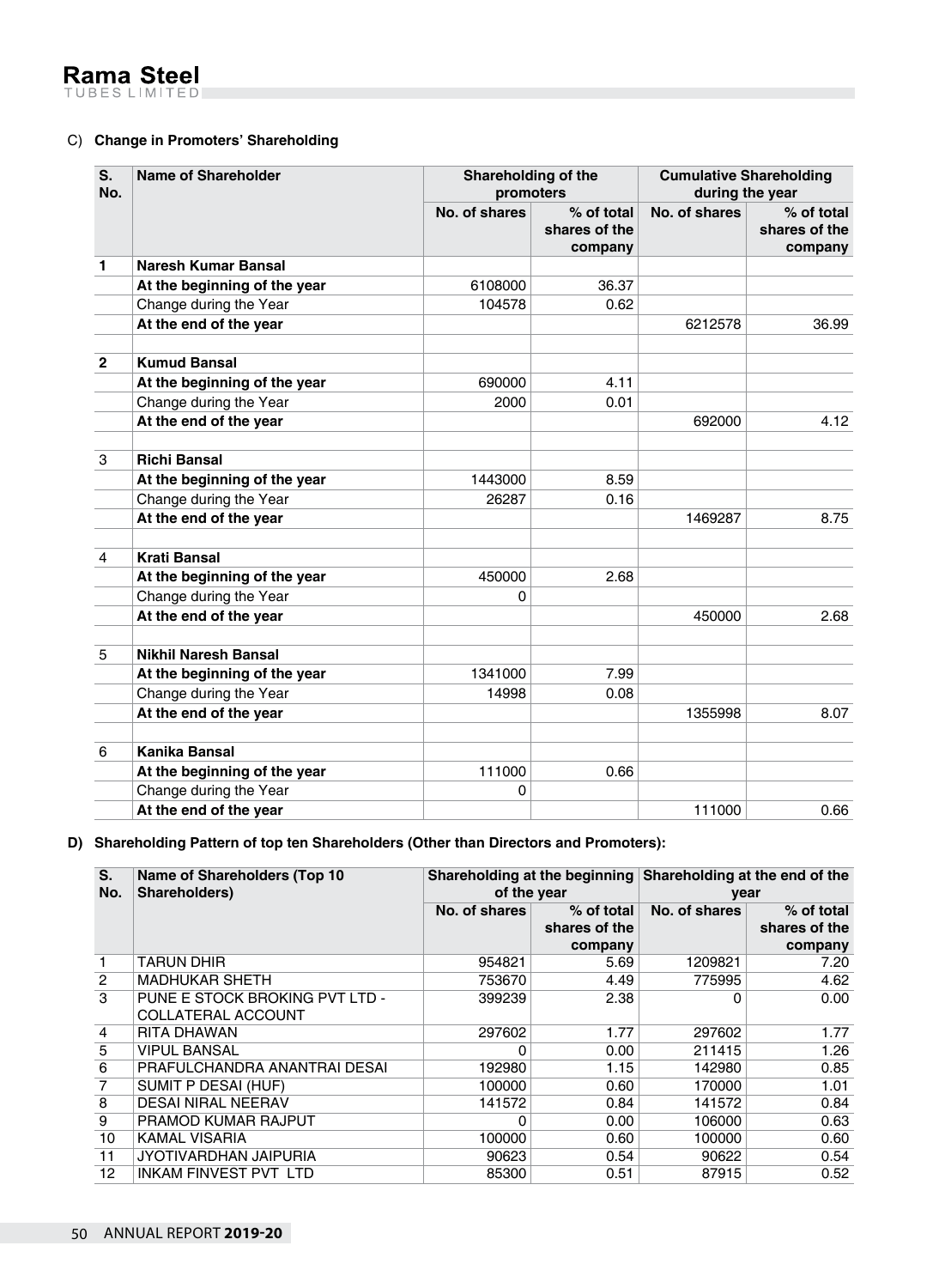







| S.<br>No.      | <b>Name of Shareholder</b>                                  | Shareholding at the beginning<br>of the year |                                        | <b>Cumulative Shareholding</b><br>during the year |                                        |
|----------------|-------------------------------------------------------------|----------------------------------------------|----------------------------------------|---------------------------------------------------|----------------------------------------|
|                |                                                             | No. of shares                                | % of total<br>shares of the<br>company | No. of shares                                     | % of total<br>shares of the<br>company |
| 1              | <b>TARUN DHIR</b>                                           |                                              |                                        |                                                   |                                        |
|                | At the beginning of the year                                | 954821                                       | 5.69                                   |                                                   |                                        |
|                | Change during the Year                                      |                                              |                                        |                                                   |                                        |
|                | 26-Jul-2019                                                 | 116500                                       |                                        | 1071321                                           | 6.38                                   |
|                | 02-Aug-2019                                                 | 138500                                       |                                        | 1209821                                           | 7.20                                   |
|                | At the end of the year                                      |                                              |                                        | 1209821                                           | 7.20                                   |
| $\overline{2}$ | <b>MADHUKAR SHETH</b>                                       |                                              |                                        |                                                   |                                        |
|                | At the beginning of the year                                | 753670                                       | 4.49                                   |                                                   |                                        |
|                | Change during the Year                                      |                                              |                                        |                                                   |                                        |
|                | 24-May-2019                                                 | 2423                                         |                                        | 756093                                            | 4.50                                   |
|                | 14-Jun-2019                                                 | 10522                                        |                                        | 766615                                            | 4.56                                   |
|                | 21-Jun-2019                                                 | $-522$                                       |                                        | 766093                                            | 4.56                                   |
|                | 19-Jul-2019                                                 | 3000                                         |                                        | 769093                                            | 4.58                                   |
|                | 30-Sep-2019                                                 | 6902                                         |                                        | 775995                                            | 4.62                                   |
|                | At the end of the year                                      |                                              |                                        | 775995                                            | 4.62                                   |
| 3              | PUNE E STOCK BROKING PVT LTD -<br><b>COLLATERAL ACCOUNT</b> |                                              |                                        |                                                   |                                        |
|                | At the beginning of the year                                | 399239                                       | 2.38                                   |                                                   |                                        |
|                | Change during the Year                                      |                                              |                                        |                                                   |                                        |
|                | 05-Apr-2019                                                 | $-215594$                                    |                                        | 183645                                            | 1.09                                   |
|                | 12-Apr-2019                                                 | $-6661$                                      |                                        | 176984                                            | 1.05                                   |
|                | 19-Apr-2019                                                 | 92140                                        |                                        | 269124                                            | 1.60                                   |
|                | 26-Apr-2019                                                 | -17865                                       |                                        | 251259                                            | 1.50                                   |
|                | 03-May-2019                                                 | $-218786$                                    |                                        | 32473                                             | 0.19                                   |
|                | 10-May-2019                                                 | 83086                                        |                                        | 115559                                            | 0.69                                   |
|                | 17-May-2019                                                 | $-610$                                       |                                        | 114949                                            | 0.68                                   |
|                | 24-May-2019                                                 | 46765                                        |                                        | 161714                                            | 0.96                                   |
|                | 31-May-2019                                                 | -45370                                       |                                        | 116344                                            | 0.69                                   |
|                | 07-Jun-2019                                                 | $-62801$                                     |                                        | 53543                                             | 0.32                                   |
|                | 14-Jun-2019                                                 | $-7524$                                      |                                        | 46019                                             | 0.27                                   |
|                | 21-Jun-2019                                                 | 29250                                        |                                        | 75269                                             | 0.45                                   |
|                | 28-Jun-2019                                                 | 71177                                        |                                        | 146446                                            | 0.87                                   |
|                | 05-Jul-2019                                                 | $-5523$                                      |                                        | 140923                                            | 0.84                                   |
|                | 12-Jul-2019                                                 | $-6138$                                      |                                        | 134785                                            | 0.80                                   |
|                | 19-Jul-2019                                                 | $-24139$                                     |                                        | 110646                                            | 0.66                                   |
|                | 26-Jul-2019                                                 | $-78371$                                     |                                        | 32275                                             | 0.19                                   |
|                | 02-Aug-2019                                                 | $-31775$                                     |                                        | 500                                               | 0.00                                   |
|                | 09-Aug-2019                                                 | $-500$                                       |                                        | 0                                                 | 0.00                                   |
|                | 13-Sep-2019                                                 | 2121                                         |                                        | 2121                                              | 0.01                                   |
|                | 20-Sep-2019                                                 | $-2121$                                      |                                        | 0                                                 | 0.00                                   |
|                | 18-Oct-2019                                                 | 1197                                         |                                        | 1197                                              | 0.01                                   |
|                | 25-Oct-2019                                                 | $-1197$                                      |                                        | 0                                                 | 0.00                                   |
|                | 08-Nov-2019                                                 | 500                                          |                                        | 500                                               | 0.00                                   |
|                | 15-Nov-2019                                                 | $-500$                                       |                                        | $\mathbf 0$                                       | 0.00                                   |
|                | 27-Dec-2019                                                 | 600                                          |                                        | 600                                               | 0.00                                   |
|                | 31-Dec-2019                                                 | $-600$                                       |                                        | 0                                                 | 0.00                                   |
|                | 06-Mar-2020                                                 | 5000                                         |                                        | 5000                                              | 0.03                                   |
|                | 13-Mar-2020                                                 | $-5000$                                      |                                        | 0                                                 | 0.00                                   |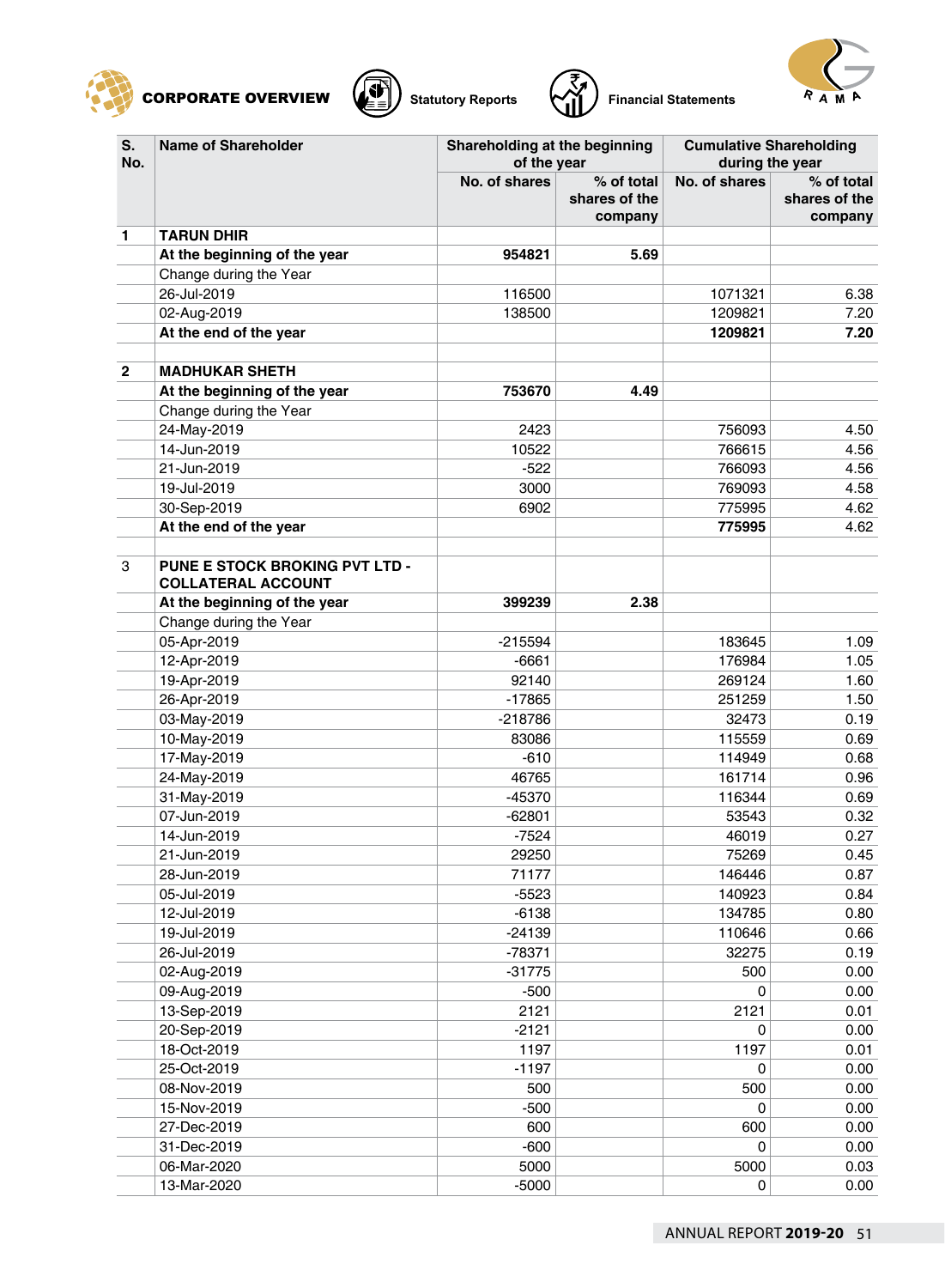| No. |                                     | of the year   |                                        |               | during the year                        |  |
|-----|-------------------------------------|---------------|----------------------------------------|---------------|----------------------------------------|--|
|     |                                     | No. of shares | % of total<br>shares of the<br>company | No. of shares | % of total<br>shares of the<br>company |  |
|     | 20-Mar-2020                         | 619           |                                        | 619           | 0.00                                   |  |
|     | 27-Mar-2020                         | $-619$        |                                        | 0             | 0.00                                   |  |
|     | At the end of the year              |               |                                        | 0             | 0.00                                   |  |
| 4   | <b>RITA DHAWAN</b>                  |               |                                        |               |                                        |  |
|     | At the beginning of the year        | 297602        | 1.77                                   |               |                                        |  |
|     | Change during the Year              | 0             | 0.00                                   |               |                                        |  |
|     | At the end of the year              |               |                                        | 297602        | 1.77                                   |  |
| 5   | <b>VIPUL BANSAL</b>                 |               |                                        |               |                                        |  |
|     | At the beginning of the year        | 0             | 0.00                                   | 0             | 0.00                                   |  |
|     | Change during the Year              |               |                                        |               |                                        |  |
|     | 31-May-2019                         | 200000        |                                        | 200000        | 1.19                                   |  |
|     | 20-Sep-2019                         | 11415         |                                        | 211415        | 1.26                                   |  |
|     | At the end of the year              |               |                                        | 211415        | 1.26                                   |  |
| 6   | <b>PRAFULCHANDRA ANANTRAI DESAI</b> |               |                                        |               |                                        |  |
|     | At the beginning of the year        | 192980        | 1.15                                   |               |                                        |  |
|     | Change during the Year              |               |                                        |               |                                        |  |
|     | 2-Aug-2019                          | $-50000$      |                                        | 142980        | 0.85                                   |  |
|     | At the end of the year              |               |                                        | 192980        | 0.85                                   |  |
| 7   | <b>SUMIT P DESAI (HUF)</b>          |               |                                        |               |                                        |  |
|     | At the beginning of the year        | 100000        | 0.60                                   |               |                                        |  |
|     | Change during the Year              |               |                                        |               |                                        |  |
|     | 17-May-2019                         | 69501         |                                        | 169501        | 1.01                                   |  |
|     | 31-May-2019                         | 499           |                                        | 170000        | 1.01                                   |  |
|     | At the end of the year              |               |                                        | 170000        | 1.01                                   |  |
| 8   | <b>DESAI NIRAL NEERAV</b>           |               |                                        |               |                                        |  |
|     | At the beginning of the year        | 141572        | 0.84                                   |               |                                        |  |
|     | Change during the Year              | 0             | 0.00                                   |               |                                        |  |
|     | At the end of the year              |               |                                        | 141572        | 0.84                                   |  |
| 9   | PRAMOD KUMAR RAJPUT                 |               |                                        |               |                                        |  |
|     | At the beginning of the year        | 0             | 0.00                                   |               |                                        |  |
|     | Change during the Year              |               |                                        |               |                                        |  |
|     | 30-Sep-2019                         | 100000        |                                        | 100000        | 0.60                                   |  |
|     | 06-Dec-2019                         | 5000          |                                        | 105000        | 0.63                                   |  |
|     | 27-Dec-2019                         | $-1500$       |                                        | 103500        | 0.62                                   |  |
|     | 03-Jan-2020                         | $-1050$       |                                        | 102450        | 0.61                                   |  |
|     | 10-Jan-2020                         | $-2450$       |                                        | 100000        | 0.60                                   |  |
|     | 17-Jan-2020                         | 2000          |                                        | 102000        | 0.61                                   |  |
|     | 24-Jan-2020                         | $-2000$       |                                        | 100000        | 0.60                                   |  |
|     | 07-Feb-2020                         | 1000          |                                        | 101000        | 0.60                                   |  |
|     | 14-Feb-2020                         | 276           |                                        | 101276        | 0.60                                   |  |
|     | 21-Feb-2020                         | 1224          |                                        | 102500        | 0.61                                   |  |
|     | 28-Feb-2020                         | 679           |                                        | 103179        | 0.61                                   |  |
|     | 06-Mar-2020                         | $-179$        |                                        | 103000        | 0.61                                   |  |
|     | 13-Mar-2020                         | 2000          |                                        | 105000        | 0.63                                   |  |
|     |                                     |               |                                        |               |                                        |  |

**Cumulative Shareholding**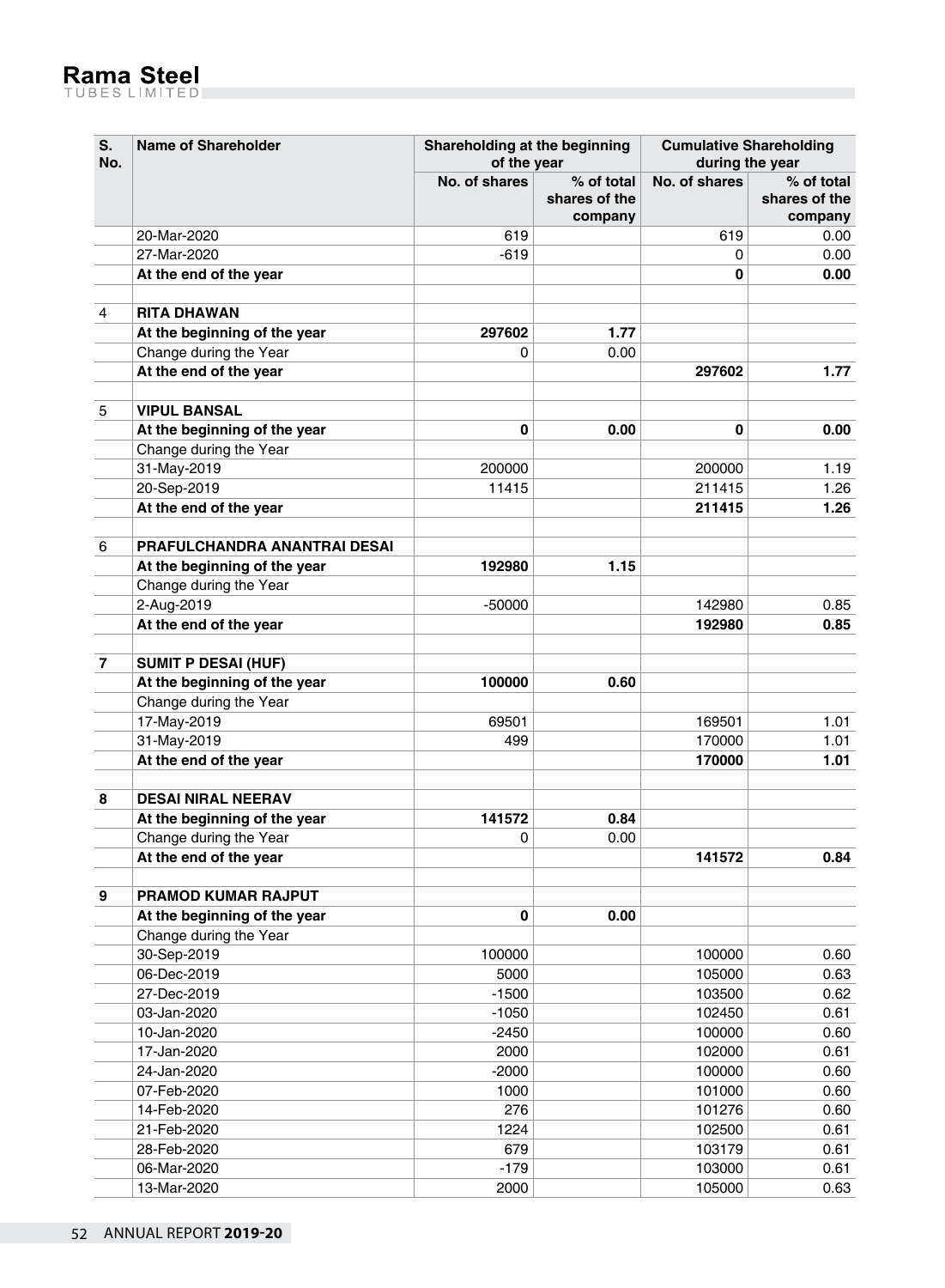





| S.<br>No. | Name of Shareholder          | Shareholding at the beginning<br>of the year |                                        | <b>Cumulative Shareholding</b><br>during the year |                                        |
|-----------|------------------------------|----------------------------------------------|----------------------------------------|---------------------------------------------------|----------------------------------------|
|           |                              | No. of shares                                | % of total<br>shares of the<br>company | No. of shares                                     | % of total<br>shares of the<br>company |
|           | 20-Mar-2020                  | 1000                                         |                                        | 106000                                            | 0.63                                   |
|           | At the end of the year       |                                              |                                        | 106000                                            | 0.63                                   |
| 10        | <b>KAMAL VISARIA</b>         |                                              |                                        |                                                   |                                        |
|           | At the beginning of the year | 100000                                       | 0.60                                   |                                                   |                                        |
|           | Change during the Year       | 0                                            | 0.00                                   |                                                   |                                        |
|           | At the end of the year       |                                              |                                        | 100000                                            | 0.60                                   |
| 11        | <b>JYOTIVARDHAN JAIPURIA</b> |                                              |                                        |                                                   |                                        |
|           | At the beginning of the year | 90623                                        | 0.54                                   |                                                   |                                        |
|           | Change during the Year       |                                              |                                        |                                                   |                                        |
|           | 22-Nov-2019                  | $-1$                                         |                                        | 90622                                             | 0.54                                   |
|           | At the end of the year       |                                              |                                        | 90622                                             | 0.54                                   |
| 12        | <b>INKAM FINVEST PVT LTD</b> |                                              |                                        |                                                   |                                        |
|           | At the beginning of the year | 85300                                        | 0.51                                   |                                                   |                                        |
|           | Change during the Year       |                                              |                                        |                                                   |                                        |
|           | 10-May-2019                  | $-1000$                                      |                                        | 84300                                             | 0.50                                   |
|           | 26-Jul-2019                  | 1000                                         |                                        | 85300                                             | 0.51                                   |
|           | 07-Feb-2020                  | 2615                                         |                                        | 87915                                             | 0.52                                   |
|           | At the end of the year       |                                              |                                        | 85300                                             | 0.52                                   |

#### E) **Shareholding of Directors and Key Managerial Personnel:**

| <b>SN</b>      | Shareholding of each Directors and<br>each Key Managerial Personnel | Shareholding at the beginning<br>of the year |                                          | <b>Cumulative Shareholding</b><br>during the Year |                                        |
|----------------|---------------------------------------------------------------------|----------------------------------------------|------------------------------------------|---------------------------------------------------|----------------------------------------|
|                |                                                                     | No. of shares                                | $%$ of total<br>shares of the<br>company | No. of shares                                     | % of total<br>shares of the<br>company |
|                | Naresh Kumar Bansal                                                 |                                              |                                          |                                                   |                                        |
|                | At the beginning of the year                                        | 6108000                                      | 36.37                                    |                                                   |                                        |
|                | Change during the Year                                              | 104578                                       | 0.62                                     |                                                   |                                        |
|                | At the end of the year                                              |                                              |                                          | 6212578                                           | 36.99                                  |
| $\overline{2}$ | <b>Richi Bansal</b>                                                 |                                              |                                          |                                                   |                                        |
|                | At the beginning of the year                                        | 1443000                                      | 8.59                                     |                                                   |                                        |
|                | Change during the Year                                              | 26287                                        | 0.16                                     |                                                   |                                        |
|                | At the end of the year                                              |                                              |                                          | 1469287                                           | 8.75                                   |

V) **INDEBTEDNESS -**Indebtedness of the Company including interest outstanding/accrued but not due for payment.

|                                                        |                                                  |                           |                 | (₹ in Lakhs)                        |
|--------------------------------------------------------|--------------------------------------------------|---------------------------|-----------------|-------------------------------------|
|                                                        | <b>Secured</b><br>Loans<br>excluding<br>deposits | <b>Unsecured</b><br>Loans | <b>Deposits</b> | <b>Total</b><br><b>Indebtedness</b> |
| Indebtedness at the beginning of the<br>financial year |                                                  |                           |                 |                                     |
| i) Principal Amount                                    | 6895.43                                          | 121.18                    | NIL             | 7016.61                             |
| ii) Interest due but not paid                          |                                                  |                           | <b>NIL</b>      |                                     |
| iii) Interest accrued but not due                      | $\overline{\phantom{0}}$                         | -                         | <b>NIL</b>      |                                     |
| Total (i+ii+iii)                                       | 6895.43                                          | 121.18                    | NIL             | 7016.61                             |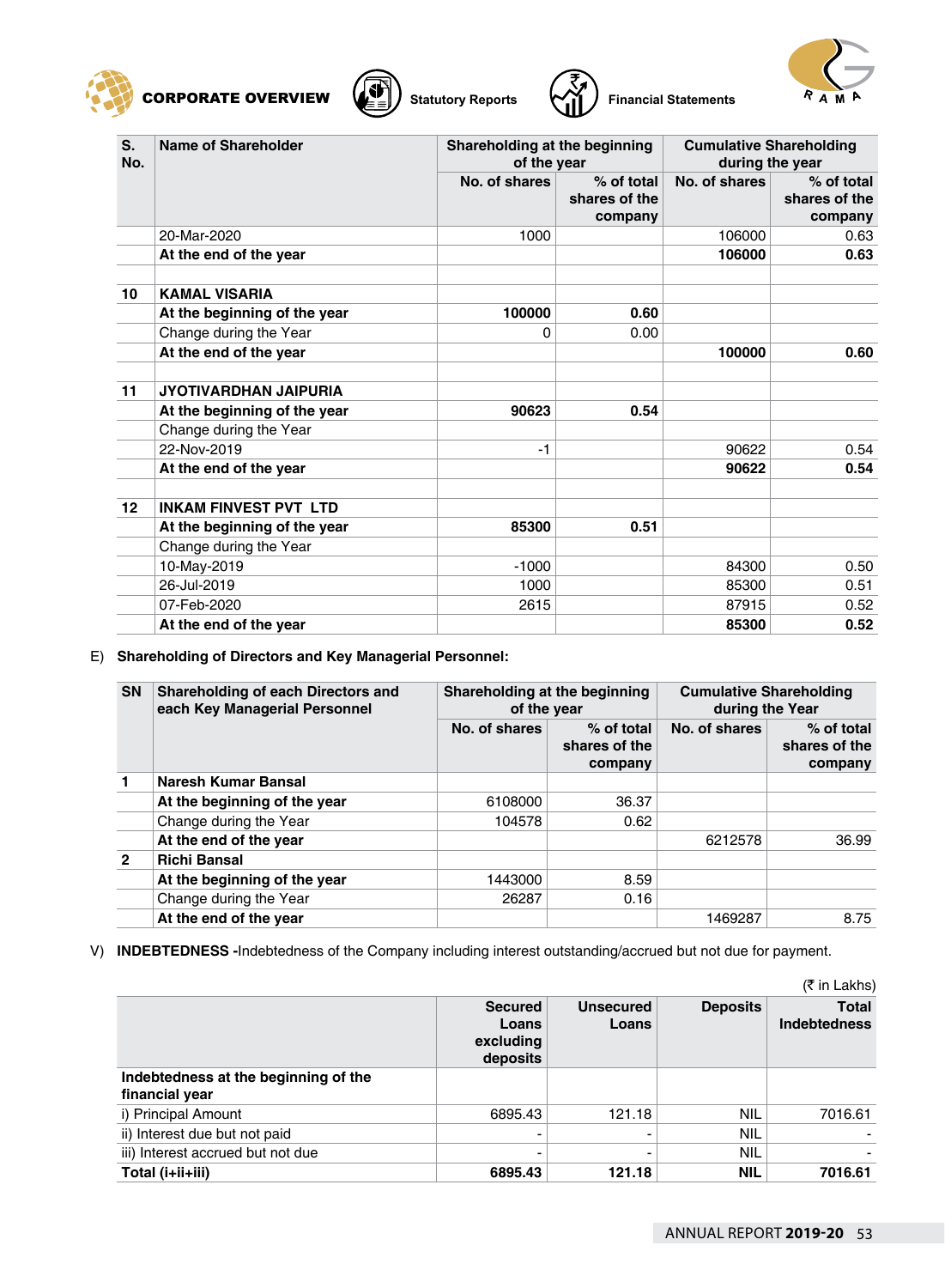|                                               | <b>Secured</b><br>Loans<br>excluding<br>deposits | <b>Unsecured</b><br>Loans | <b>Deposits</b> | <b>Total</b><br><b>Indebtedness</b> |
|-----------------------------------------------|--------------------------------------------------|---------------------------|-----------------|-------------------------------------|
| Change in Indebtedness during the financial   |                                                  |                           |                 |                                     |
| year                                          |                                                  |                           |                 |                                     |
| * Addition                                    | 57220.35                                         | 2.60                      | NIL             | 57222.95                            |
| * Reduction                                   | 57254.66                                         | 63.84                     | NIL             | 57318.50                            |
| Net Change                                    | 34.31                                            | 61.24                     | NIL             | 95.55                               |
| Indebtedness at the end of the financial year |                                                  |                           |                 |                                     |
| i) Principal Amount                           | 6861.12                                          | 59.94                     | NIL             | 6921.06                             |
| ii) Interest due but not paid                 |                                                  |                           | NIL             |                                     |
| iii) Interest accrued but not due             |                                                  |                           | NIL             |                                     |
| Total (i+ii+iii)                              | 6861.12                                          | 59.94                     | <b>NIL</b>      | 6921.06                             |

# **VI. REMUNERATION OF DIRECTORS AND KEY MANAGERIAL PERSONNEL-**

### A. **Remuneration to Managing Director, Whole-time Directors and/or Manager:**

|                |                                                                                           |                                                                                                                                                                                                                                                                                                                                                                                                                                                                                                                                          |                                                   |                                                            | (₹ in Lakhs)        |
|----------------|-------------------------------------------------------------------------------------------|------------------------------------------------------------------------------------------------------------------------------------------------------------------------------------------------------------------------------------------------------------------------------------------------------------------------------------------------------------------------------------------------------------------------------------------------------------------------------------------------------------------------------------------|---------------------------------------------------|------------------------------------------------------------|---------------------|
| S.No.          | <b>Particulars of Remuneration</b>                                                        | Name of MD/<br><b>WTD/Manager</b>                                                                                                                                                                                                                                                                                                                                                                                                                                                                                                        | <b>Name of Other Executive</b><br><b>Director</b> |                                                            | <b>Total Amount</b> |
|                |                                                                                           | Mr. Naresh<br>Kumar Bansal.<br><b>MD</b>                                                                                                                                                                                                                                                                                                                                                                                                                                                                                                 | Mr. Richi<br>Bansal,<br><b>Director</b>           | Mr. Surender<br><b>Kumar</b><br>Sharma.<br><b>Director</b> |                     |
| 1              | Gross salary                                                                              |                                                                                                                                                                                                                                                                                                                                                                                                                                                                                                                                          |                                                   |                                                            |                     |
|                | (a) Salary as per provisions<br>contained in Section 17(1) of the<br>Income-tax Act, 1961 | 47.60                                                                                                                                                                                                                                                                                                                                                                                                                                                                                                                                    | 41.60                                             | 3.03                                                       | 92.23               |
|                | (b) Value of perquisites u/s 17(2)<br>Income-tax Act, 1961                                | 0.40                                                                                                                                                                                                                                                                                                                                                                                                                                                                                                                                     | 0.40                                              | 0.17                                                       | 0.97                |
|                | (c) Profits in lieu of salary under<br>section 17(3) Income- tax Act, 1961                |                                                                                                                                                                                                                                                                                                                                                                                                                                                                                                                                          |                                                   |                                                            |                     |
| $\overline{2}$ | <b>Stock Option</b>                                                                       | ٠                                                                                                                                                                                                                                                                                                                                                                                                                                                                                                                                        |                                                   |                                                            |                     |
| 3              | <b>Sweat Equity</b>                                                                       |                                                                                                                                                                                                                                                                                                                                                                                                                                                                                                                                          |                                                   |                                                            |                     |
| $\overline{4}$ | Commission<br>- as % of profit<br>- others, specify                                       |                                                                                                                                                                                                                                                                                                                                                                                                                                                                                                                                          |                                                   |                                                            |                     |
| 5              | Others, please specify                                                                    |                                                                                                                                                                                                                                                                                                                                                                                                                                                                                                                                          |                                                   |                                                            |                     |
|                | Total (A)                                                                                 | 48.00                                                                                                                                                                                                                                                                                                                                                                                                                                                                                                                                    | 42.00                                             | 3.20                                                       | 93.20               |
|                | Ceiling as per the Act                                                                    | Due to the Inadequate profit, in terms of section 198 of the Companies<br>Act, 2013 ("the Act"), the Remuneration to Managing Director &<br>Director exceeds the prescribed ceiling as provided in section 197<br>of the Act read together with Schedule V of the Companies Act,<br>2013. Accordingly, Approval of Members of the Company by Special<br>Resolution in Extra-Ordinary Meeting held on 3 <sup>rd</sup> March, 2017, under<br>Section 196, 197, 203 and other applicable provisions, if any, of the<br>Companies Act, 2013. |                                                   |                                                            |                     |